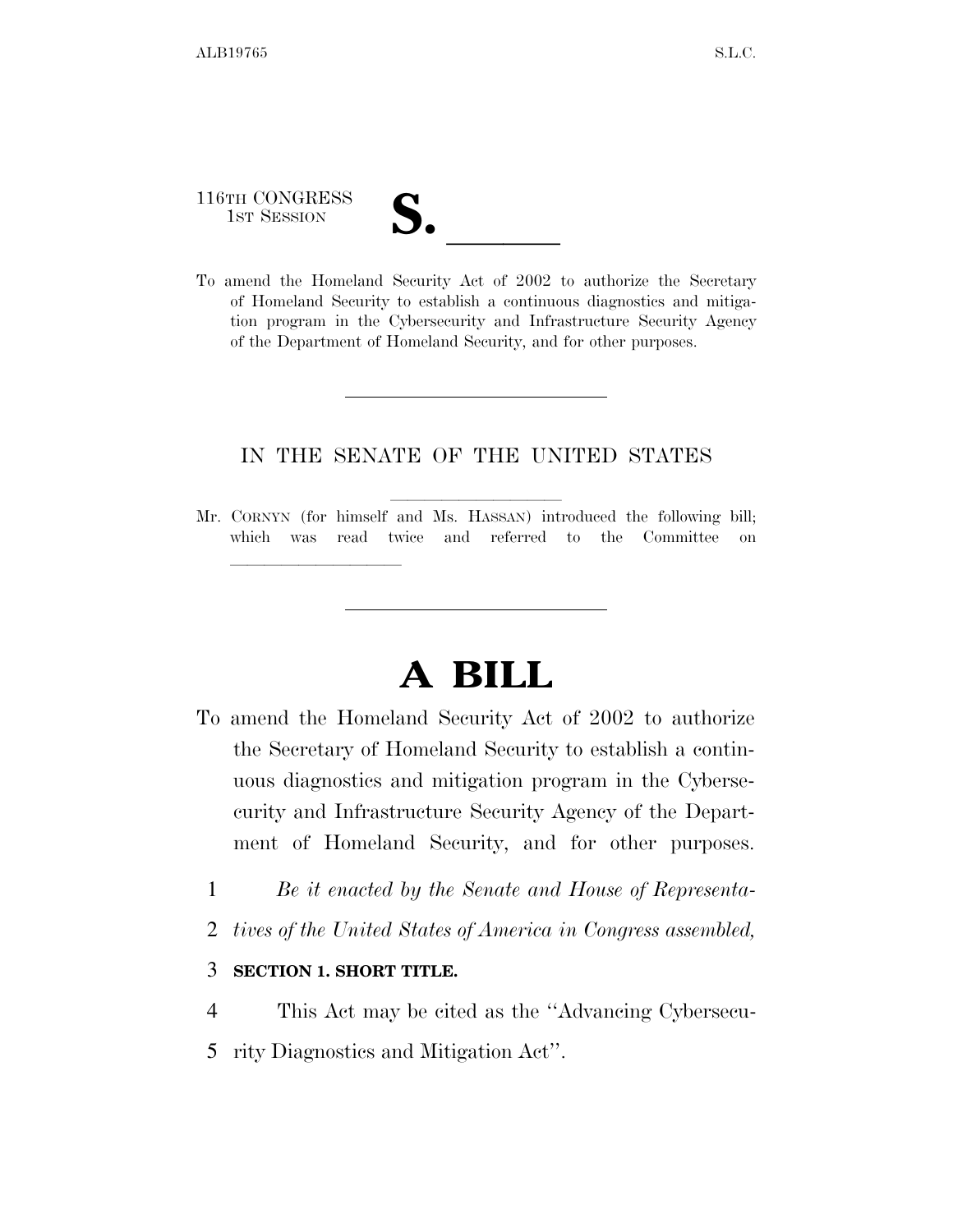| 1              | SEC. 2. ESTABLISHMENT OF CONTINUOUS DIAGNOSTICS          |
|----------------|----------------------------------------------------------|
| $\overline{2}$ | AND MITIGATION PROGRAM IN THE CYBER-                     |
| 3              | SECURITY AND INFRASTRUCTURE SECURITY                     |
| $\overline{4}$ | <b>AGENCY.</b>                                           |
| 5              | (a) IN GENERAL.—Section 2213 of the Homeland             |
| 6              | Security Act of 2002 (6 U.S.C. 663) is amended by adding |
| 7              | at the end the following:                                |
| 8              | "(g) CONTINUOUS DIAGNOSTICS AND MITIGATION.—             |
| 9              | $``(1)$ PROGRAM.—                                        |
| 10             | "(A) IN GENERAL.—The Secretary, acting                   |
| 11             | through the Director of Cybersecurity and In-            |
| 12             | frastructure Security, shall deploy, operate, and        |
| 13             | maintain a continuous diagnostics and mitiga-            |
| 14             | tion program for agencies. Under such pro-               |
| 15             | gram, the Secretary shall—                               |
| 16             | "(i) assist agencies to continuously di-                 |
| 17             | and mitigate cyber threats and<br>agnose                 |
| 18             | vulnerabilities;                                         |
| 19             | "(ii) develop and provide the capa-                      |
| 20             | bility to collect, analyze, and visualize in-            |
| 21             | formation relating to security data and cy-              |
| 22             | bersecurity risks at agencies;                           |
| 23             | "(iii) make program capabilities avail-                  |
| 24             | able for use, with or without reimburse-                 |
| 25             | ment, to civilian agencies and State, local,             |
| 26             | Tribal, and territorial governments;                     |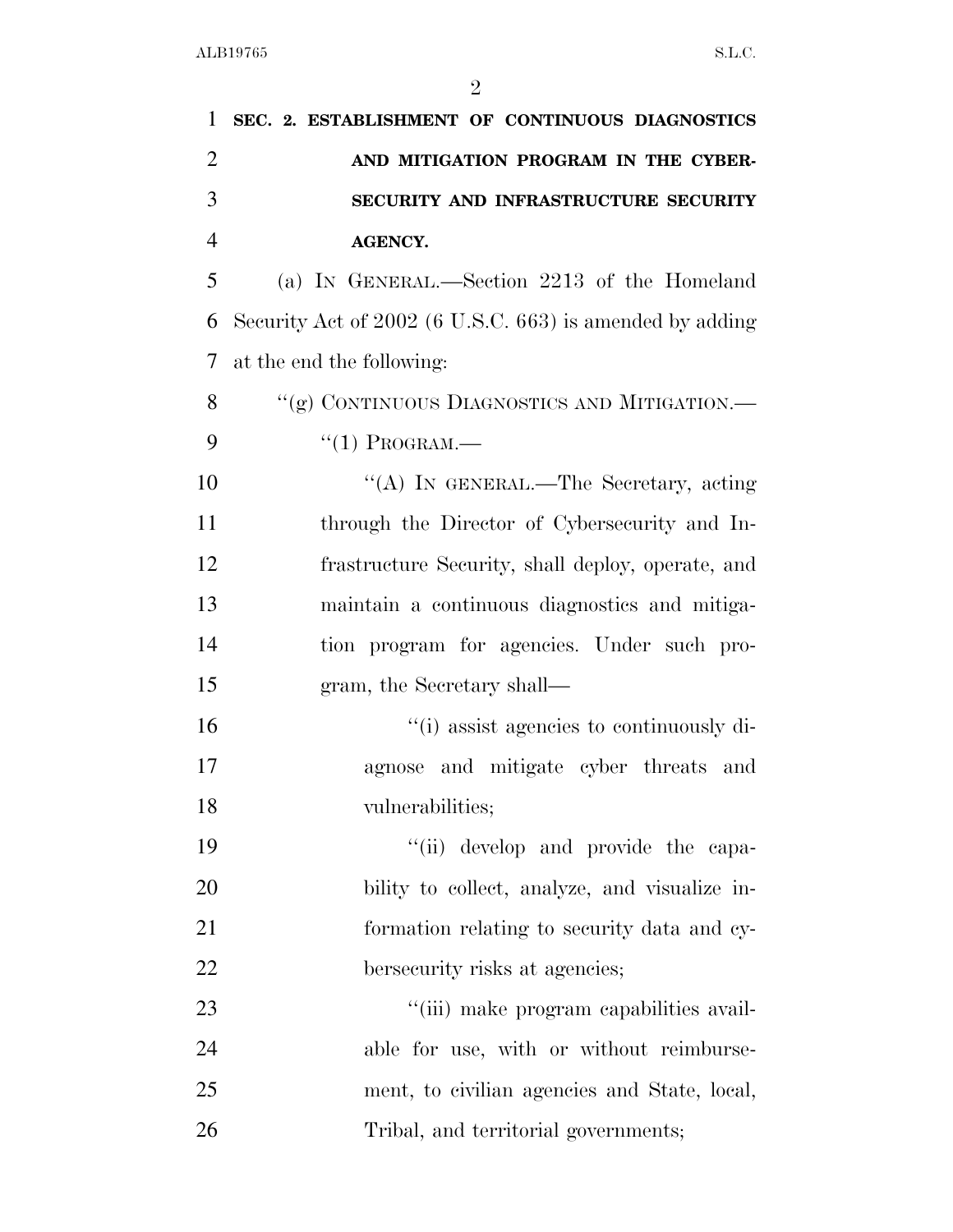| $\mathbf{1}$   | "(iv) employ shared services, collective              |
|----------------|-------------------------------------------------------|
| $\overline{2}$ | purchasing, blanket purchase agreements,              |
| 3              | and any other economic or procurement                 |
| $\overline{4}$ | models the Secretary determines appro-                |
| 5              | priate to maximize the costs savings asso-            |
| 6              | ciated with implementing an information               |
| $\overline{7}$ | system;                                               |
| 8              | $f'(v)$ assist entities in setting informa-           |
| 9              | tion security priorities and assessing and            |
| 10             | managing cybersecurity risks; and                     |
| 11             | "(vi) develop policies and procedures                 |
| 12             | for reporting systemic cybersecurity risks            |
| 13             | and potential incidents based upon data               |
| 14             | collected under such program.                         |
| 15             | "(B) REGULAR IMPROVEMENT.—The Sec-                    |
| 16             | retary shall regularly deploy new technologies        |
| 17             | and modify existing technologies to the contin-       |
| 18             | uous diagnostics and mitigation program re-           |
| 19             | quired under subparagraph (A), as appropriate,        |
| 20             | to improve the program.                               |
| 21             | "(2) AGENCY RESPONSIBILITIES. Notwith-                |
| 22             | standing any other provision of law, each agency      |
| 23             | that uses the continuous diagnostics and mitigation   |
| 24             | program under paragraph (1) shall, continuously       |
| 25             | and in real time, provide to the Secretary all infor- |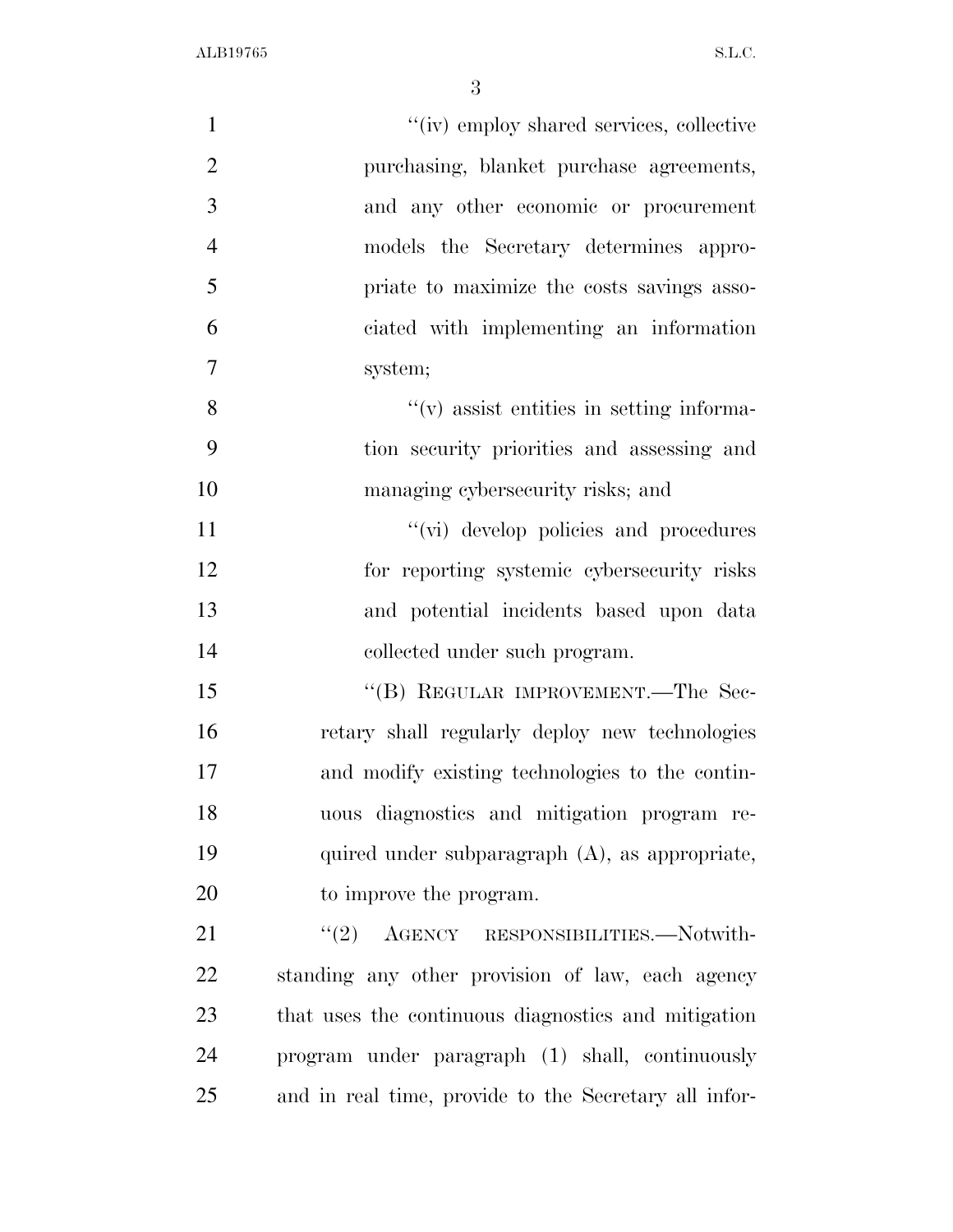| $\mathbf{1}$   | mation, assessments, analyses, and raw data col-      |
|----------------|-------------------------------------------------------|
| $\overline{2}$ | lected by the program, in a manner specified by the   |
| 3              | Secretary.                                            |
| $\overline{4}$ | $``(3)$ RESPONSIBILITIES OF THE SECRETARY.—           |
| 5              | In carrying out the continuous diagnostics and miti-  |
| 6              | gation program under paragraph (1), the Secretary     |
| 7              | shall, as appropriate—                                |
| 8              | $\lq\lq$ share with agencies relevant analysis        |
| 9              | and products developed under such program;            |
| 10             | "(B) provide regular reports on cybersecu-            |
| 11             | rity risks to agencies; and                           |
| 12             | "(C) provide comparative assessments of               |
| 13             | cybersecurity risks for agencies.".                   |
| 14             | CONTINUOUS DIAGNOSTICS AND MITIGATION<br>(b)          |
| 15             | STRATEGY.                                             |
| 16             | (1) IN GENERAL.—Not later than 180 days               |
| 17             | after the date of the enactment of this Act, the Sec- |
| 18             | retary of Homeland Security shall develop a com-      |
| 19             | prehensive continuous diagnostics and mitigation      |
| 20             | strategy to carry out the continuous diagnostics and  |
| 21             | mitigation program required under subsection (g) of   |
| 22             | section 2213 of the Homeland Security Act of 2002     |
| 23             | $(6$ U.S.C. 663), as added by subsection $(a)$ .      |
| 24             | (2) SCOPE.—The strategy required under para-          |
| 25             | graph(1) shall include the following:                 |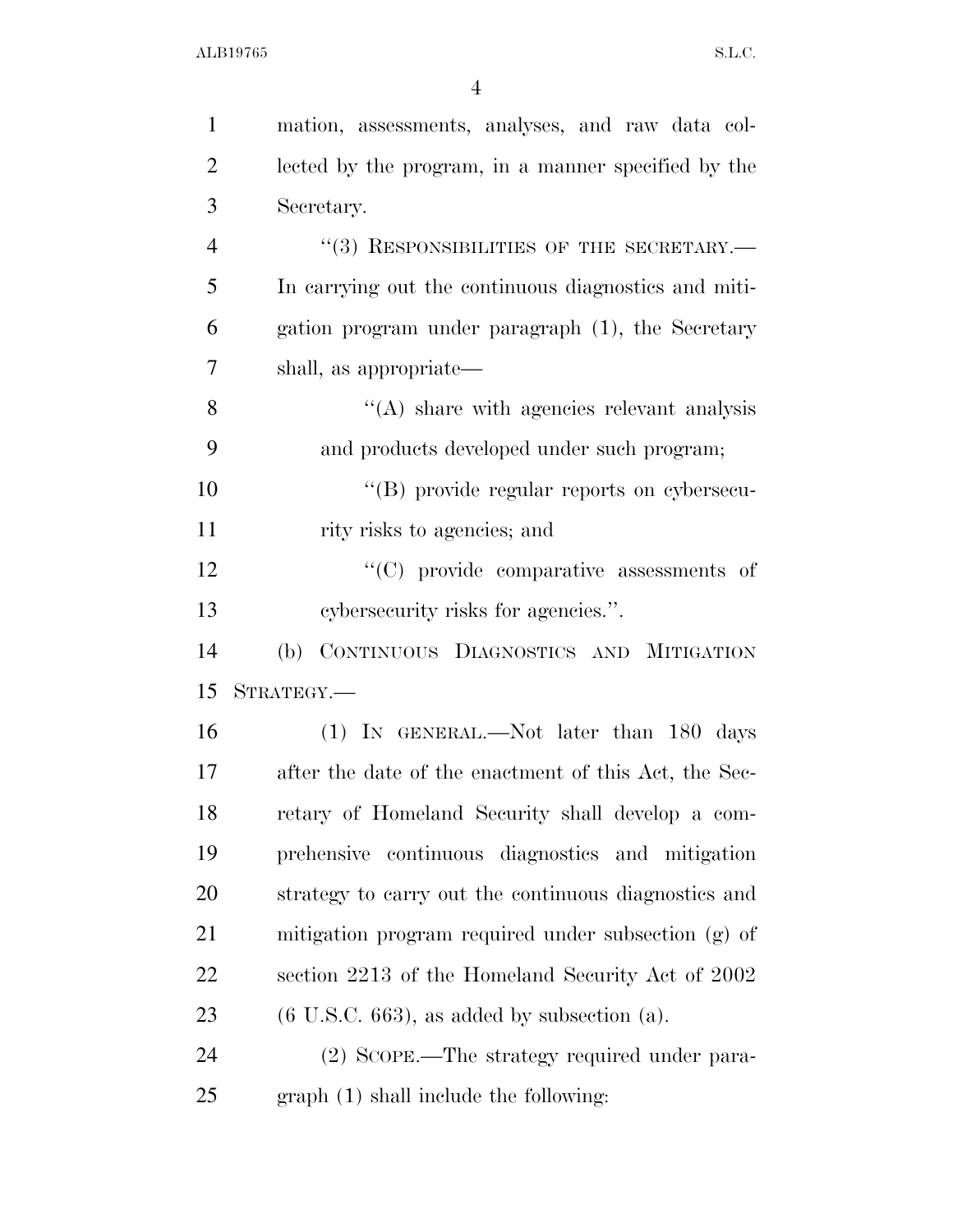| $\mathbf{1}$   | $(A)$ A description of the continuous               |
|----------------|-----------------------------------------------------|
| $\overline{2}$ | diagnostics and mitigation program, including       |
| 3              | efforts by the Secretary of Homeland Security       |
| $\overline{4}$ | to assist with the deployment of program tools,     |
| 5              | capabilities, and services, from the inception of   |
| 6              | the program referred to in paragraph (1) to the     |
| 7              | date of enactment of this Act.                      |
| 8              | (B) A description of the coordination and           |
| 9              | funding required to deploy, install, and main-      |
| 10             | tain the tools, capabilities, and services that the |
| 11             | Secretary of Homeland Security determines to        |
| 12             | be necessary to satisfy the requirements of such    |
| 13             | program.                                            |
| 14             | (C) A description of any obstacles facing           |
| 15             | the deployment, installation, and maintenance       |
| 16             | of tools, capabilities, and services under such     |
| 17             | program.                                            |
| 18             | (D) Recommendations and guidelines to               |
| 19             | help maintain and continuously upgrade tools,       |
| 20             | capabilities, and services provided under such      |
| 21             | program.                                            |
| 22             | (E) Recommendations for using the data              |
| 23             | collected by such program for creating a com-       |
| 24             | mon framework for data analytics, visualization     |
| 25             | of enterprise-wide risks, and real-time report-     |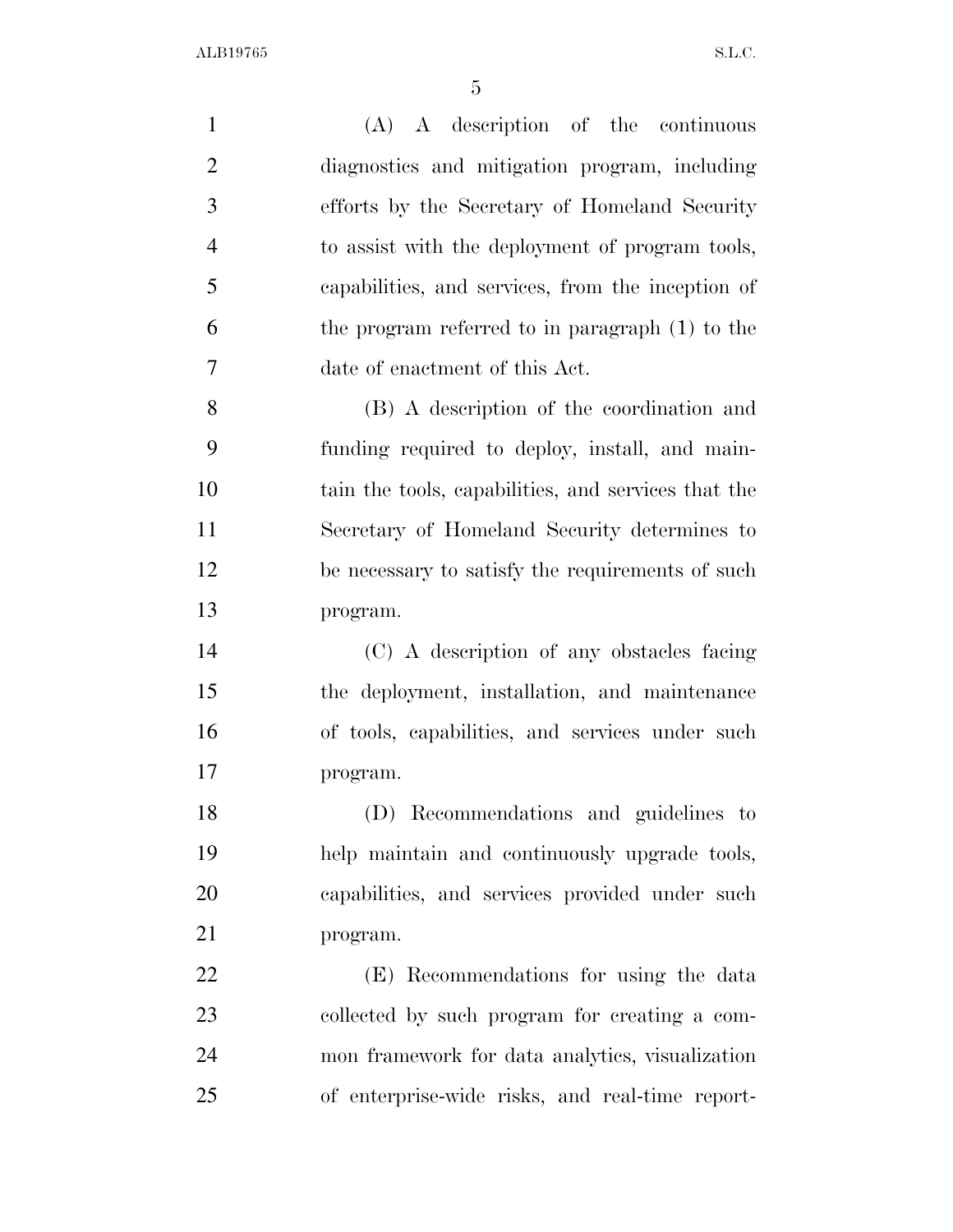ing, and comparative assessments for cyberse-curity risks.

 (F) Recommendations for future efforts and activities, including for the rollout of new and emerging tools, capabilities and services, proposed timelines for delivery, and whether to continue the use of phased rollout plans, related to securing networks, devices, data, and infor- mation and operational technology assets 10 through the use of such program.

 (3) FORM.—The strategy required under para- graph (1) shall be submitted in an unclassified form, but may contain a classified annex.

 (c) REPORT.—Not later than 180 days after the de- velopment of the strategy required under subsection (b), the Secretary of Homeland Security shall submit to the Committee on Homeland Security and Governmental Af- fairs of the Senate and the Committee on Homeland Secu- rity of the House of Representative a report on cybersecu- rity risk posture based on the data collected through the continuous diagnostics and mitigation program under sub- section (g) of section 2213 of the Homeland Security Act of 2002 (6 U.S.C. 663), as added by subsection (a).

 (d) GAO REPORT.—Not later than 1 year after the date of enactment of this Act, the Comptroller General